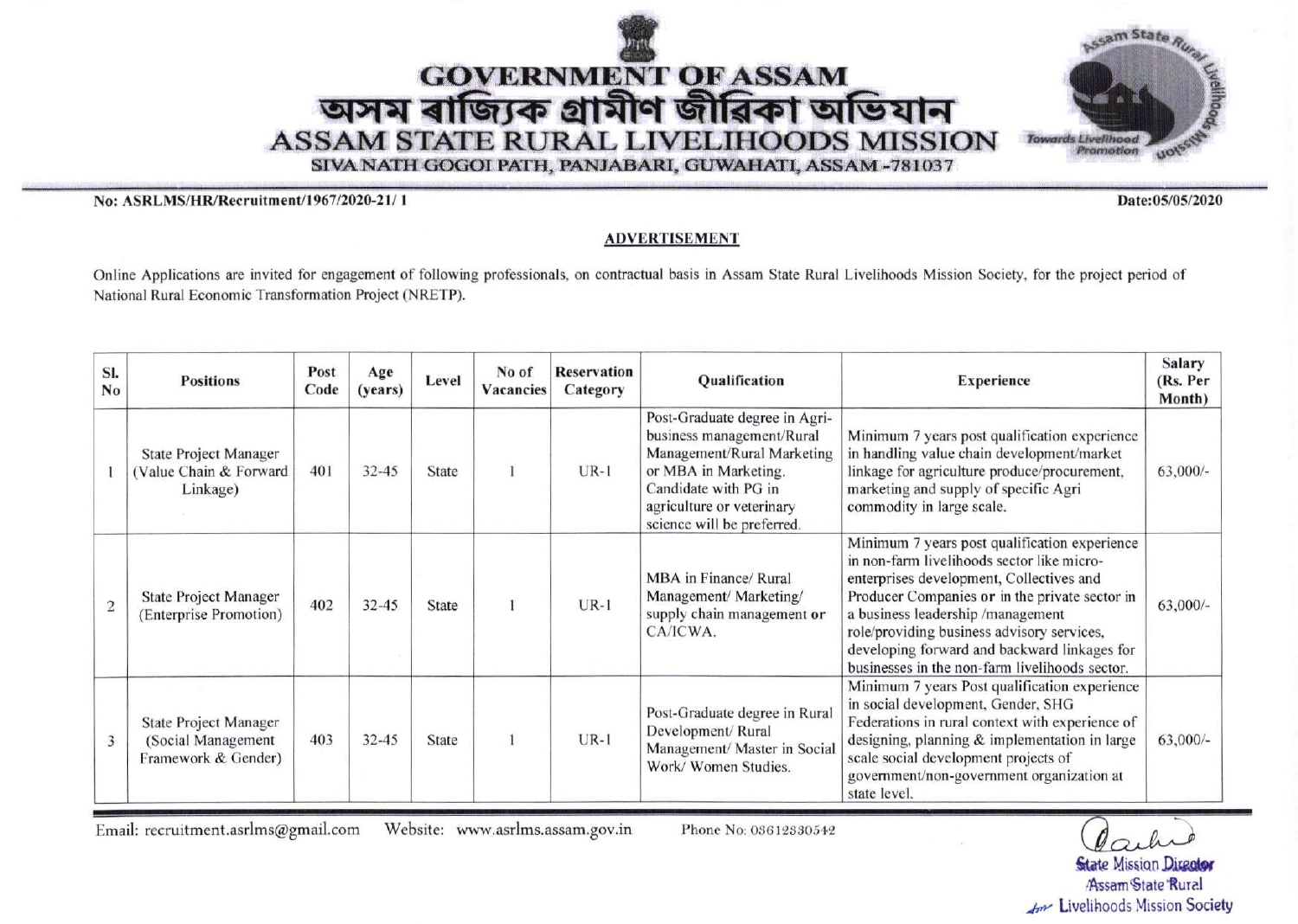| 4              | Project Manager<br>(Capacity Building for<br>Model CLF)          | 404 | $30 - 40$   | State           |                | $UR-1$                         | Post-Graduate degree in Rural<br>Development/Rural<br>Management/Master in Social<br>work.                                     | Minimum 5 years Post qualification<br>Experience in development sector in designing,<br>planning and working in large scale social<br>development projects of government/non-<br>government organization at state level.                                                                                                                                                                                                                                               | $49,000/-$ |
|----------------|------------------------------------------------------------------|-----|-------------|-----------------|----------------|--------------------------------|--------------------------------------------------------------------------------------------------------------------------------|------------------------------------------------------------------------------------------------------------------------------------------------------------------------------------------------------------------------------------------------------------------------------------------------------------------------------------------------------------------------------------------------------------------------------------------------------------------------|------------|
| 5              | Project Manager<br>(Insurance/Pension)                           | 405 | $30 - 40$   | State           |                | $UR-1$                         | Post Graduate degree in Rural<br>Development Management/<br>Master in Social work/<br>Financial Management.                    | Minimum 5 years post qualification experience<br>in related sector with experience of design,<br>planning and working in large scale projects of<br>government/non-government organization at<br>state/national level.                                                                                                                                                                                                                                                 | 49,000/-   |
| 6              | Project Manager<br>(Organic Village<br>Clusters)                 | 406 | $30 - 40$   | <b>State</b>    |                | $UR-1$                         | Post-Graduate degree in<br>Agriculture / Agri-business<br>management/Rural<br>Management/Rural Marketing<br>/ Social Sciences. | Minimum 5 years Post qualification<br>Experience in a large size livelihood<br>development project or in reputed industry at<br>middle management level, responsible for<br>promotion of organic agriculture practices and<br>allied activities based livelihoods or managing<br>commodity business in scale, certification,<br>sourcing, value addition, marketing etc., of<br>which minimum 3 years should be in any part<br>of the value chains of organic produce. | 49,000/-   |
| 7              | Project Manager<br>(Livelihoods Training &<br>Capacity Building) | 407 | $30 - 40$   | <b>State</b>    |                | $UR-1$                         | Post-Graduate degree in<br>Agriculture/ Agri business<br>management/Rural<br>Management/Rural<br>Marketing/Social Sciences.    | Minimum 5 years Post qualification<br>Experience in a large size livelihood<br>development project or in reputed industry at<br>middle management level, responsible for<br>development of training materials, manuals for<br>Staff, community resource persons and<br>community for livelihoods activities, of which<br>minimum 3 years should be in development<br>and implementation of training and capacity<br>building programs.                                 | 49,000/-   |
| 8              | Young Professional                                               | 408 | below<br>30 | <b>State</b>    | $\overline{7}$ | $UR-4$<br>OBC-2<br>$ST(P)-1$   | Post-Graduate degree in Rural<br>Development Management,<br>Master in Social work                                              | 0-2 years post qualification experience.                                                                                                                                                                                                                                                                                                                                                                                                                               | $25,000/-$ |
| $\overline{9}$ | <b>District Functional</b><br>Expert (Non-Farm)                  | 409 | $25 - 40$   | <b>District</b> | 5              | $UR-3$<br>$OBC-1$<br>$ST(P)-1$ | MBA in Finance/ Business/<br>Rural Management/<br>Marketing<br>or CA/ICWA.                                                     | Minimum 2 years post qualification experience<br>of working in Non-Farm livelihoods promotion<br>or in a business organisation preferably in rural<br>based value chains.                                                                                                                                                                                                                                                                                              | $35,000/-$ |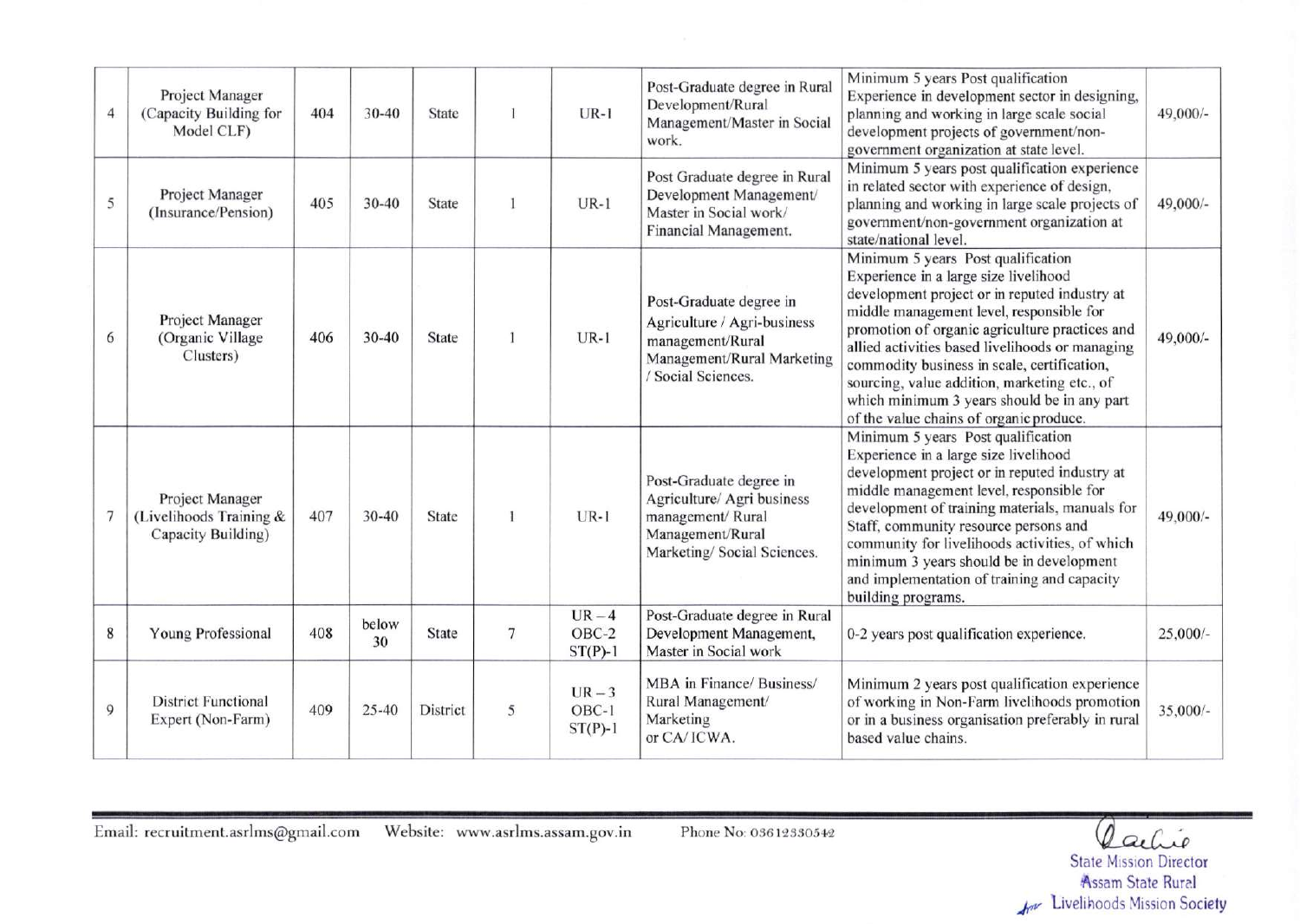| 10 | <b>Block Coordinator</b><br>(Organic Farming) | 410 | $23 - 42$ | <b>Block</b> | 20 | $UR - 11$<br>OBC-5<br>$SC-1$<br>$ST(P)-2$<br>$ST(H)-1$ | Graduate degree in Agri.<br>Science/Forestry/Rural<br>Development/Rural<br>Management/ Social Sciences. | Minimum 1 year post qualification experience<br>preferably in livelihood development project<br>promoting organic production systems and<br>allied activities based livelihoods. | $21,560/-$ |
|----|-----------------------------------------------|-----|-----------|--------------|----|--------------------------------------------------------|---------------------------------------------------------------------------------------------------------|----------------------------------------------------------------------------------------------------------------------------------------------------------------------------------|------------|
|    | <b>Block Coordinator</b><br>(Forward Linkage) | 411 | 23-42     | <b>Block</b> |    | $ST(H)-1$                                              | Graduate degree in Agri.<br>Science/Forestry/Rural<br>Development/Rural<br>Management/ Social Sciences  | Minimum 1 year post qualification experience<br>preferably in procurement, marketing and<br>managing supply chain of specific agri-<br>commodity in large scale.                 | $21,560/-$ |

- 1. The applicants should fill in all relevant portion of the online application format. Candidates *need not* submit relevant testimonials (pass certificates, mark sheets, experience certificates etc.) along with online application. Those who qualify in written test will be short listed and called for document verification at a later date. Candidates who fail to submit required documents during the time of verification or do not possess the required qualification or experience, their application \ryill be rejected even if they qualify in written test and no further communication will be entertained from them. Candidates are, therefore, advised to ensure their own eligibility before applying for a particular post.
- 2. Candidates should note that for each of the following groups of posts, he/she can apply for only one post within that group.
	- a) Group I State Project Manager (Value Chain & Forward Linkage), State Project Manager (Enterprise Promotion), State Project Manager (Social Management Framework & Gender)
	- b) Group II Project Manager (Capacity Building for Model CLF), Project Manager (Insurance/Pension), Project Manager (Organic Village Clusters), Project Manager (Livelihoods Training & Capacity Building)
	- c) Group III Block Coordinator (Organic Farming), Block Coordinator (Forward Linkage)
- 3. The link for Online Application is http://asrlms.com, which will be active from 10.00 am of  $11<sup>th</sup>$  May, 2020 and will remain active till 11.59 pm of  $11<sup>th</sup>$  June, 2020. No communication in respect of submission of Online Application will be entertained once the submission date is over. Mode of Application is Online only.
- 4. Cut off date for the purpose of calculation of age and experience shall be 01/04/2020 (1<sup>st</sup> April, 2020).
- 5. Relaxation in maximum age: SC/ST candidates 5years; OBC/PWD candidates 3years.
- 6. The short-listed candidates after written test may have to appear for Group Discussion / Computer Proficiency Test and Personal Interview as decided by the State Mission Director, for which no TA / DA shall be paid.
- 7. There will be no minimum qualifying marks in the written test. However, five candidates in order of merit will be called for Group Discussion / Computer Proficiency Test / Personal Interview, against each vacancy.

State Mission Director **Assam State Rural Livelihoods Mission Society**